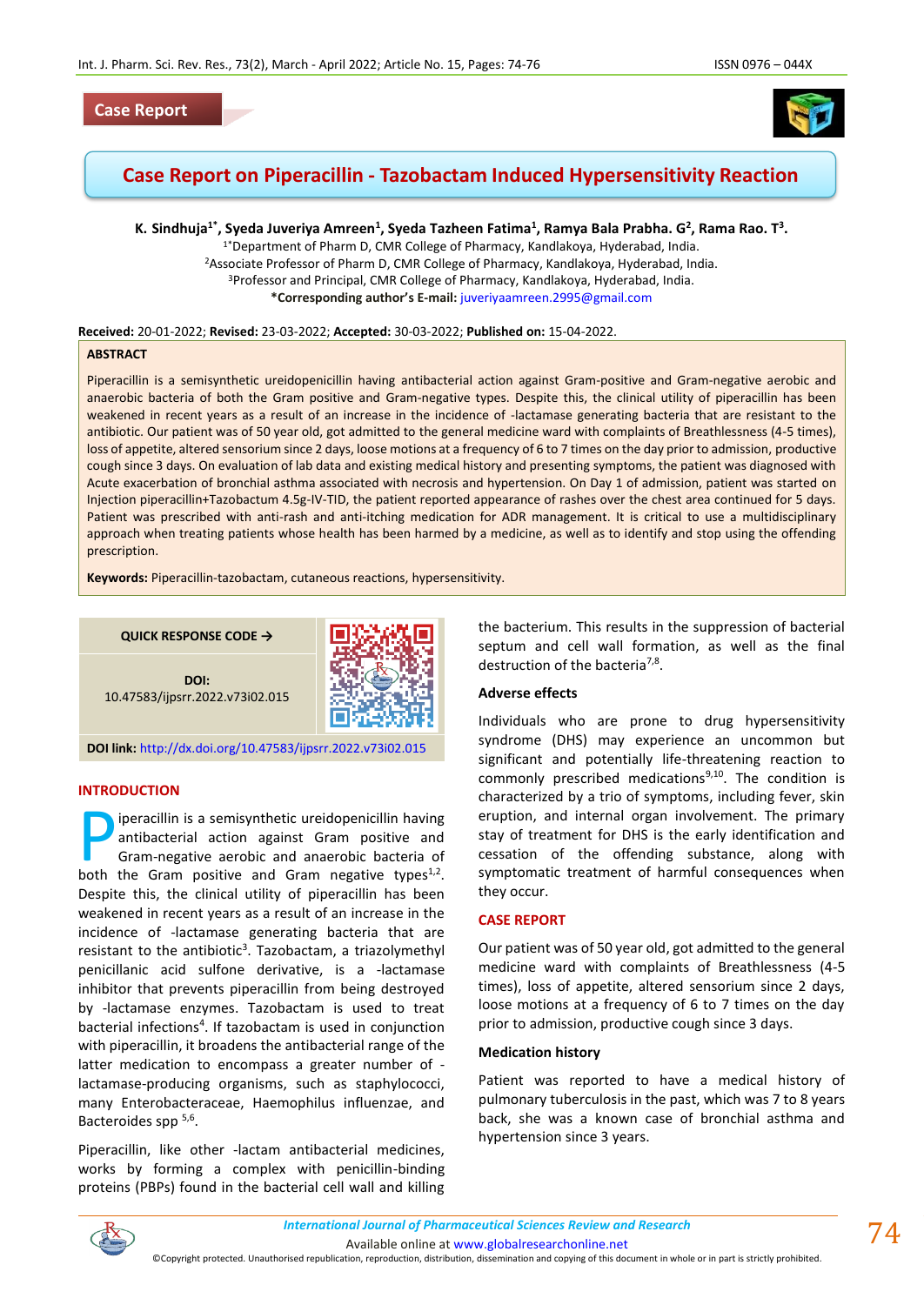Patient was also known for therapeutic non-compliance since 3 years. She was non-smoker, non-alcoholic with mixed diet.

# **Examination**

On examination the patient was afebrile, seems to be drowsy and non-responding, BP- 100/50 mmHg, Per abdominal examination – Soft and palpable, PR- 90 bpm, SPO2- 99, Basal crepts present during breathing. Bronchial artery embolization (BAE) +, Pupils  $-$  not responding to light focus.

Lab investigations reported on 29-DEC-2021, Blood urea – 57.36 mg%, Serum creatinine – 1.89 mg%, serum protein – 7.99 gm %, albumin- 3.78, Na+ - 140 mEq/L, K+ - 6.5 mEq/L,  $CL^-$ : 102 mEq/L. On 03-Jan-2022, blood urea – 34 mg%, serum creatinine- 0.5 mg%, albumin – 3.0 gm%, alkaline phosphate – 48 KAU/100 ml, Na+ - 138 mEq/L, K+ : 4.3 mEq/L, Chlorides- 95 mEq/L.

# **DISCUSSION**

On evaluation of lab data and existing medical history and presenting symptoms, the patient was diagnosed with Acute exacerbation of bronchial asthma associated with necrosis and hypertension.

# **Therapeutic approach**

The patient was started on Injection piperacillin + Tazobactum 4.5g-IV-TID, indicated for respiratory infections, Injection hydrocortisone 100mg, IV-TID, indicated for inflammatory and allergic condition management, injection pantoprazole 40 mg, IV-OD, Nebulized with budesonide, BD and levosalbutamol 1.25 mg + Ipratropium 500mcg TID. IVF- 2 pints of Normal saline @ 75 cc/hr.

# **ADR**

On Day 1 of admission, patient was started on Injection piperacillin+Tazobactum 4.5g-IV-TID, the patient reported appearance of rashes over the chest area continued for 5 days, as shown in Figure 1. Patient was prescribed with anti-rash and anti-itching medication for ADR management.



**Figure 1:** Rashes over chest area

# **Management of ADR**

The treatment of DHS relies on the early withdrawal of the offending substance. When the lungs, heart, liver, or kidneys are in danger of failing, corticosteroids (0.5–1.0 mg/kg/d) must be incorporated into the treatment plan. Nephritis and skin eruption might recur if systemic corticosteroids are abruptly discontinued. Milder instances of DHS have benefited from topical steroid treatment to alleviate the cutaneous symptoms. Some long-term DHS patients have been treated with interferon- 37 but no studies have been done to confirm its function in therapy.

# **Table 1:** Probability Assessment by Naranjo's Scale

| S.NO.              | <b>Questions</b>                                                                                              | <b>Yes</b> | <b>No</b>    | Don't know  | <b>Score</b> |
|--------------------|---------------------------------------------------------------------------------------------------------------|------------|--------------|-------------|--------------|
| 1                  | Are there previous conclusion reports on this reaction?                                                       | $+1$       | $\mathbf{0}$ | $\Omega$    | $\Omega$     |
| 2                  | Did the adverse reaction appear after the suspected drug was administered?                                    | $+2$       | $-1$         | $\Omega$    | $+2$         |
| 3                  | Did the adverse reaction improve when the drug was discontinued or a<br>specific antagonist was administered? | $+1$       | $\mathbf{0}$ | $\Omega$    | $+1$         |
| 4.                 | Did the adverse reaction re-appear when the drug was re-administered?                                         | $+2$       | $-1$         | $\Omega$    | $\Omega$     |
| 5.                 | Are there alternative causes that could on their own have caused the<br>reaction?                             | $-1$       | $+2$         | $\mathbf 0$ | $+2$         |
| 6.                 | Did the reaction re-appear when a placebo was given?                                                          | $-1$       | $+1$         | $\Omega$    | $+1$         |
| 7.                 | Was the drug detected in the blood (or other fluids) in concentrations known<br>to be toxic?                  | $+1$       | $\Omega$     | $\Omega$    | $\Omega$     |
| 8.                 | Was the reaction more severe when the dose was increased or was less<br>severe when the dose was decreased?   | $+1$       | $\Omega$     | $\Omega$    | $\Omega$     |
| 9.                 | Did the patient have a similar reaction to the same or similar exposure?                                      | $+1$       | $\mathbf{0}$ | $\Omega$    | $\Omega$     |
| 10.                | Was the adverse event confirmed by any objective evidence?                                                    | $+1$       | $\Omega$     | $\Omega$    | $\Omega$     |
| <b>Total Score</b> |                                                                                                               |            |              |             | 6            |



Available online a[t www.globalresearchonline.net](http://www.globalresearchonline.net/)